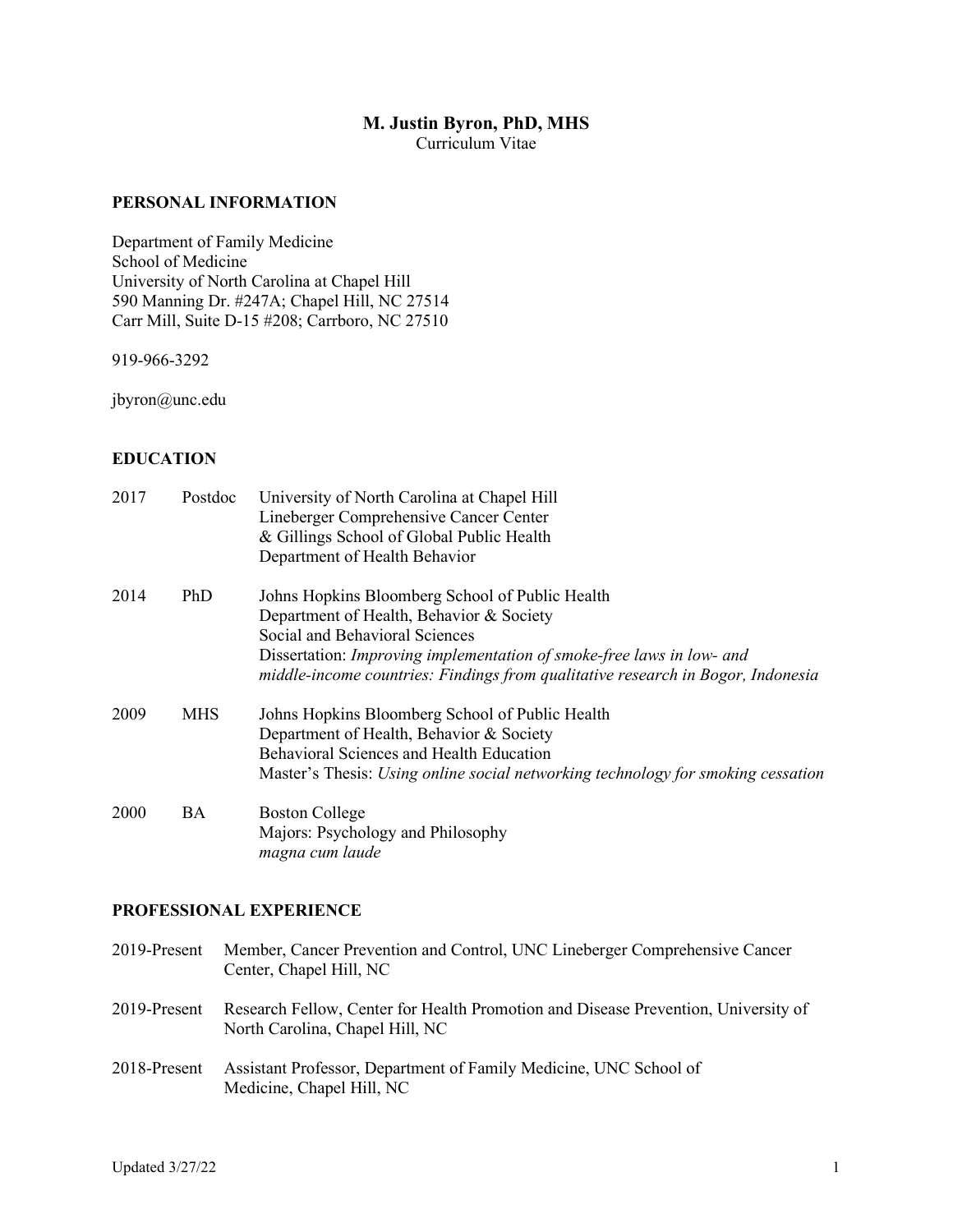| 2017-Present | Adjunct Assistant Professor, Department of Health Behavior, UNC Gillings<br>School of Global Public Health, Chapel Hill, NC                                           |
|--------------|-----------------------------------------------------------------------------------------------------------------------------------------------------------------------|
| 2017-2018    | Research Scientist, UNC Lineberger Comprehensive Cancer Center, Chapel Hill, NC                                                                                       |
| 2014-2017    | Postdoctoral Fellow, UNC Lineberger Comprehensive Cancer Center and<br>Department of Health Behavior, UNC Gillings School of Global Public Health,<br>Chapel Hill, NC |
| 2010-2014    | PhD Fieldwork Research and Analysis, Department of Health, Behavior &<br>Society, Johns Hopkins Bloomberg School of Public Health, Baltimore, MD                      |
| 2010-2010    | Student Researcher, Institute for Global Tobacco Control, Johns Hopkins<br>Bloomberg School of Public Health, Baltimore, MD                                           |
| 2008-2009    | Research Associate, Schroeder Institute for Tobacco Research and Policy Studies,<br>Truth Initiative, Washington, DC                                                  |
| 2008-2008    | Research Fellow, Schroeder Institute for Tobacco Research and Policy Studies,<br>Truth Initiative, Washington, DC                                                     |
| 2007-2008    | Research Assistant, Institute for Global Tobacco Control, Johns Hopkins<br>Bloomberg School of Public Health, Baltimore, MD                                           |
| 2006-2007    | Intern, Center for Global Tobacco Control, Department of Social & Behavioral Sciences<br>Harvard School of Public Health, Boston, MA                                  |

# **HONORS**

| 2018 | Letter of Appreciation for Service, Society for Research on Nicotine and Tobacco                                 |
|------|------------------------------------------------------------------------------------------------------------------|
| 2016 | Selected Speaker at Annual Scientific Retreat, UNC Lineberger Comprehensive<br>Cancer Center                     |
| 2012 | Doctoral Special Project Research Award, Johns Hopkins Bloomberg School of<br>Public Health                      |
| 2009 | Hopkins Sommer Scholarship, Johns Hopkins Bloomberg School of Public Health                                      |
| 2009 | Delta Omega Honorary Society in Public Health; Alpha Chapter, Johns Hopkins<br>Bloomberg School of Public Health |
| 2000 | Order of the Cross and Crown, Boston College                                                                     |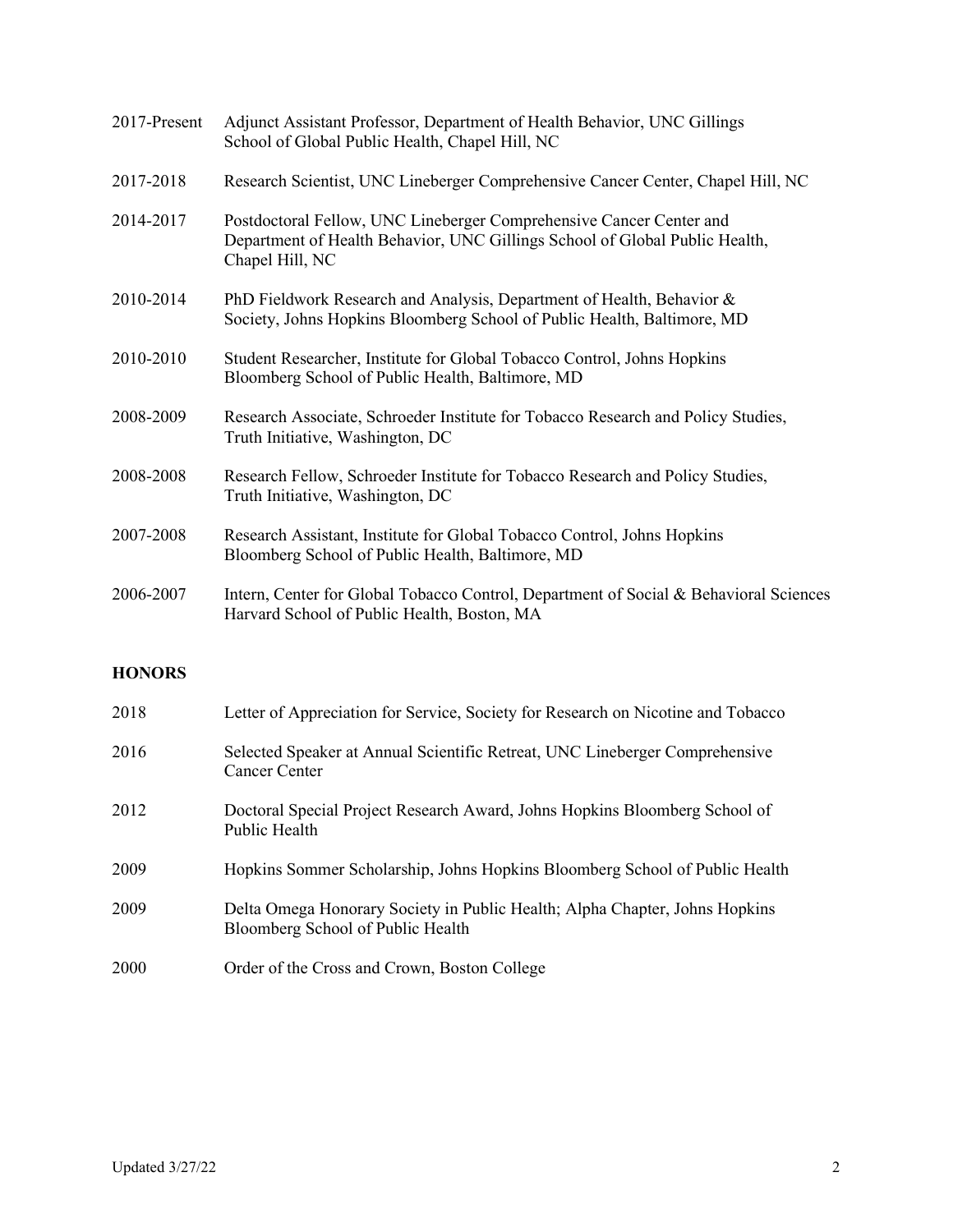# **BIBLIOGRAPHY AND PRODUCTS OF SCHOLARSHIP**

## *Refereed Articles*

## *Original Research*

Enyioha C, Boynton MH, Ranney LM, **Byron MJ**, Goldstein AO, Kistler CE (In Press). Preferences for different features of ENDS products by tobacco product use: a latent class analysis. *Substance Abuse Treatment, Prevention, and Policy*.

**Byron, M. J.** & Hughes, J. H. (2021) Wikipedia and nicotine and tobacco: Meeting people where they are. *Nicotine & Tobacco Research.* 23(11): 1977-1979. PMID: 33955471

Robichaud, M. O., Seidenberg, A. B., & **Byron, M. J.** (2020). Tobacco companies introduce "tobaccofree" nicotine pouches. *Tobacco Control.* 29:e145–e146. PMID: 31753961. PMCID: PMC7239723

Budiarto, I., Anshari, D., Achadi, A., & **Byron, M. J.** (2020). Perceived risk of electronic cigarettes among Indonesian users. *Berkita Kedokteran Masyarakat (Journal of Community Health)*, 36. https://doi.org/10.22146/bkm.50954

Lazard, A., **Byron, M. J.**, Peters, E., & Brewer, N. T. (2020). Communicating about chemicals in cigarette smoke: Impact on knowledge and misunderstanding. *Tobacco Control,* 29:556–563. PMID: 31462579. PMCID: PMC8176391

Jeong, M., Noar, S. M., Zhang, D., Mendel, J. R., Agans, R. P., Boynton, M. H., **Byron, M. J.,** Baig, S. A., Ranney, L. M., Ribisl, K. M., & Brewer, N. T. (2020). Public understanding of cigarette smoke chemicals: Longitudinal study of US adults and adolescents. *Nicotine & Tobacco Research,* 22(5):747- 755. PMID: 30852611. PMCID: PMC7171288

**Byron, M. J.,** Hall, M. G., King, J. L., Ribisl, K. M., & Brewer, N. T. (2019). Reducing nicotine without misleading the public: Descriptions of cigarette nicotine level and accuracy of perceptions about nicotine content, addictiveness, and risk. *Nicotine & Tobacco Research*. 21 (Suppl 1): S101–S107. PMID: 31867657. PMCID: PMC6939779

Hall, M. G., **Byron, M. J.**, Brewer, N. T., Noar, S. M., & Ribisl, K. M. (2019). Interest in illicit purchase of cigarettes under a very low nicotine content product standard. *Nicotine & Tobacco Research.* 21 (Suppl 1): S128–S132. PMID: 31867641. PMCID: PMC6939751

Villanti, A., **Byron, M. J.,** Mercincavage, M., Pacek, L. R. (2019). Misperceptions of nicotine and nicotine reduction: The importance of public education to maximize the benefits of a nicotine reduction standard. *Nicotine & Tobacco Research*. 21 (Suppl 1): S88–S90. PMID: 31867645. PMCID: PMC6939783

Cruz, T. B., Rose, S. L., Lienemann, B. A., **Byron, M. J.,** Meissner, H. I., Baezconde-Garbananti, L., Huang, L. L., Carrol, D. M., Soto, C., & Unger, J. B. (2019) Pro and anti-tobacco marketing aimed at vulnerable populations: A systematic review. *Tobacco Induced Diseases,* 17(68). PMID: 31582956. PMCID: PMC6770621

**Byron, M. J.**, Cohen, J. E., Frattaroli, S., Gittelsohn, J., Drope, J. M., Jernigan, D. H. (2019). Implementing smoke-free policies in low- and middle-income countries: A brief review and research agenda. *Tobacco Induced Diseases*, 17(60). PMID: 31582949. PMCID: PMC6770618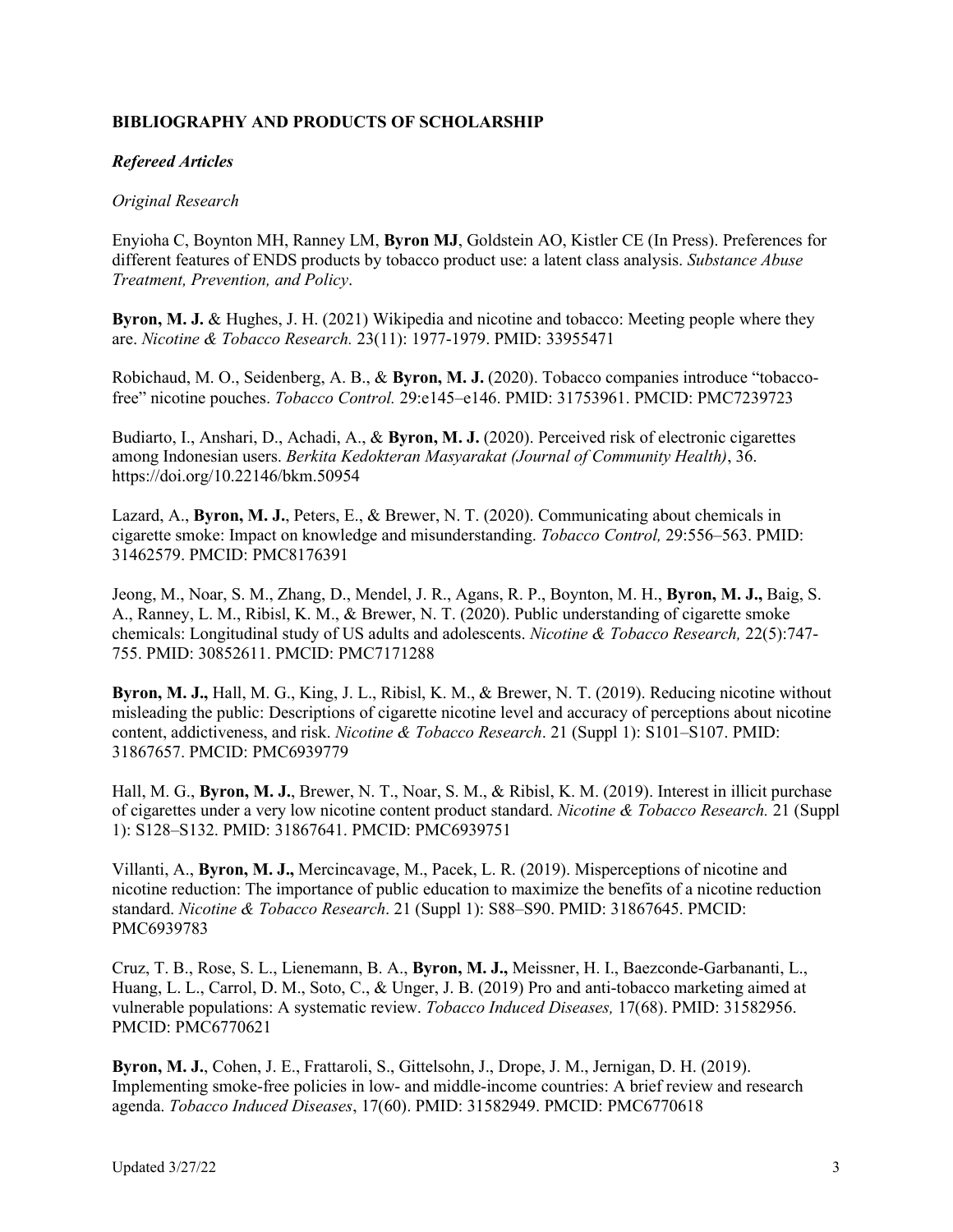**Baig, S. A.,**\* **Byron, M. J.\*,** Pepper, J. K., & Brewer, N. T. (2019) Interest in "organic," "natural," and "additive-free" cigarettes after hearing about toxic chemicals in cigarette smoke. *PLOS One*, 14(3); e0212480. PMID: 30840639 PMCID: PMC6402619 (\*joint first authors).

Lienemann, B. A., Rose, R.W., Unger, J., Meissner, H., **Byron, M. J.,** Baezconde-Garbonati, L., Huang, L., Cruz, T. (2019) Tobacco advertisement liking, vulnerability factors, and tobacco use among young adults. *Nicotine & Tobacco Research.* 21(3):300-308. PMID: 30329102. PMCID: PMC6611945

**Byron, M. J.,** Strasser, A., & Delnevo, C. (2019) Little and filtered cigars meet the legal definition of cigarettes and should be included in nicotine reduction regulation. *Tobacco Control.* 28:350–351. PMID: 30021871

Baig, S. A., **Byron, M. J**., Lazard, A. J., & Brewer, N. T. (2019) "Organic," "natural," and "additivefree" cigarettes: Comparing the effects of advertising claims and disclaimers on perceptions of harm. *Nicotine & Tobacco Research.* 21(7):933-939. PMID: 29529277 PMCID: PMC6588395

Brodar, K. E., **Byron, M. J.**, Peebles, K., Hall, M. G., Pepper, J. K., & Brewer, N. T. (2018). "That's probably what my mama's lungs look like": How adolescent children react to pictorial warnings on their parents' cigarette packs. *BMC Public Health. 18, 1125.* PMID: 30219038 PMCID: PMC6139175

El-Toukhy, S., Baig, S. A., Jeong, M., **Byron, M. J.,** Ribisl, K. M. & Brewer, N. T. (2018) Impact of modified risk tobacco product claims on beliefs of US adults and adolescents. *Tobacco Control,* 27: s62 s69*.* PMID: 30158212 PMCID: PMC6202195

Rose, S.W., Glasser, A. M., Zhou, Y., Cruz, T., Cohn, A., Lienemann, B. A., **Byron, M. J.,** Huang, L., Meissner, H., Baezconde-Garbonati, L., Unger, J. (2018) Adolescent tobacco coupon receipt, vulnerability characteristics, and subsequent tobacco use: Analysis of the U.S. Wave 1 and 2 PATH Studies. *Tobacco Control.* 27:e50–e56. PMID: 29472444. PMCID: PMC6371970

**Byron, M. J.,** Jeong, M., Abrams, D. B. & Brewer, N. T. (2018) Public misperception that very low nicotine cigarettes are less carcinogenic. *Tobacco Control*, 27: 712-714. PMID: 29363610 PMCID: PMC6056339

Mendel, J. R., Baig, S. A., Hall, M. G., Jeong, M., **Byron, M .J.,** Morgan, J. C., Noar, S. M., Ribisl, K. M., Brewer, N. T. (2018) Brand switching and toxic chemicals in cigarette smoke: A national study. *PLOS One,* 13(1), e0189928. PMID: 29324749. PMCID: PMC5764241

**Byron, M. J.,** Lazard, A. J., Peters, E., Vu, H., Schmidt, A., & Brewer, N. T. (2018) Effective formats for communicating risks from cigarette smoke chemicals. *Tobacco Regulatory Science,* 4(2):16-29. PMID: 30288395 PMCID: PMC6168087

[Began faculty position at UNC Family Medicine January 15, 2018]

Lazard, A. J., **Byron, M. J.,** Vu, H., Peters, E., Schmidt, A., & Brewer, N. T. (2017). Website designs for communicating about chemicals in cigarette smoke. *Health Communication*, 34:3, 333-342. PMID: 29236552. PMCID: PMC6031476

Lazard, A. J., Schmidt, A., Vu, H., **Byron, M. J.,** Peters, E., Boynton, M. H., & Brewer, N. T. (2017). Icons for health effects of cigarette smoke: A test of semiotic type. *Journal of Behavioral Medicine,* 40(4), 641-650*.* PMID: 28220342. PMCID: PMC5501993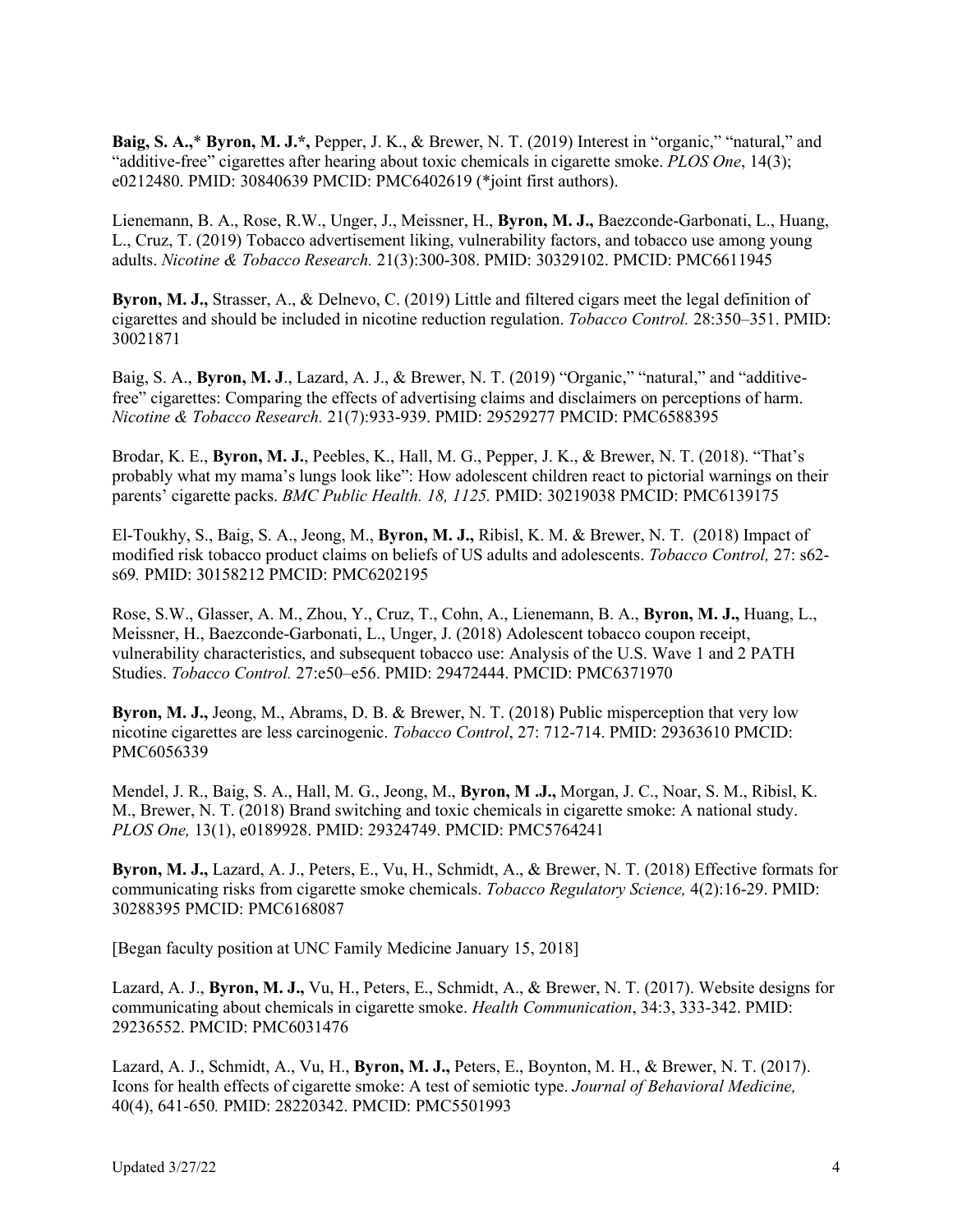Berman, M. L., **Byron, M. J.,** Hemmerich, N., Lindblom, E. N., Lazard, A. J., Peters, E., & Brewer, N. T. (2017). Communicating tobacco product information to the public. *Food and Drug Law Journal,* 72(3), 386-405*.* PMID: 29398886. PMCID: PMC5794026

Morgan, J. C., **Byron, M. J.**, Baig, S. A., Stepanov, I., & Brewer N. T. (2017). How people think about the chemicals in cigarette smoke: A systematic review. *Journal of Behavioral Medicine,* 40(4):553-564. PMID: 28224264. PMCID: PMC5501992

Pepper, J. K., **Byron, M. J.**, Ribisl, K. R., & Brewer, N. T. (2017). How hearing about harmful chemicals affects smokers' interest in dual use of cigarettes and e-cigarettes. *Preventive Medicine.* 96, 144–148. PMID: 28024860. PMCID: PMC5329070

**Byron, M. J.**, Cohen, J. E., Frattaroli, S., Gittelsohn, J., & Jernigan, D. H. (2016) Using the theory of normative social behavior to understand low compliance with smoke-free laws in a middle-income country. *Health Education Research*, 31(6), 738-748. PMID: 27923863

Brewer, N. T., Morgan, J. C., Baig, S. A., Mendel, J. R., Boynton, M. H., Pepper, J.K., **Byron, M. J.**, Noar, S. M., Agans, R. P., & Ribisl, K. M. (2017). Public understanding of cigarette smoke constituents: Three United States surveys. *Tobacco Control.* 26:592–599. PMID: 27924009. PMCID: PMC5495614

Baig, S. A., **Byron, M. J.**, Boynton, M. H., Brewer, N. T., & Ribisl, K. M. (2016). Communicating about cigarette smoke constituents: An experimental comparison of two messaging strategies. *Journal of Behavioral Medicine.* 40, 352–359. PMID: 27663553. PMCID: PMC5334183

Luntungan, N. H. W., **Byron, M. J.**, Hovell, M. F., Rosen, L. D., Anggraini, A., & Rees, V. W. (2016). Children's exposure to secondhand smoke during Ramadan in Jakarta, Indonesia. *International Journal of Environmental Research and Public Health*, 13(10), 952. PMID: 27681737 PMCID: PMC5086691

**Byron, M. J.**, Baig, S. A., Moracco, K. E., & Brewer, N. T. (2016). Adolescents' and adults' perceptions of 'natural', 'organic' and 'additive-free' cigarettes, and the required disclaimers. *Tobacco Control,* 25(5), 517-20. PMID: 26628496. PMCID: PMC4887411

Peebles, K., Hall, M. G., Pepper, J. K., **Byron, M. J.**, Noar, S. M., & Brewer, N. T. (2016). Adolescents' responses to pictorial warnings on their parents' cigarette packs. *Journal of Adolescent Health.* 59, 635- 641. PMID: 27646499. PMCID: PMC5341376

**Byron, M. J.**, Cohen, J. E., Gittelsohn, J., Frattaroli, S., Nuryunawati, R., & Jernigan D. H. (2015). Influence of religious organizations' statements on compliance with a smoke-free law in Bogor, Indonesia: A qualitative study. *BMJ Open*, 5:e008111. PMID: 26667011. PMCID: PMC4679994

**Byron, M. J.**, Suhadi, D. R., Hepp, L. M., Avila-Tang, E., Yang, J., Asiani, G., Rubaeah, Tamplin, S. A., Bam, T. S., & Cohen, J. E. (2013). Secondhand tobacco smoke in public venues in three Indonesian cities. *Medical Journal of Indonesia,* 22(4), 232-7. doi:10.13181/mji.v22i4.606

Milam, A. J., Bone, L. R., **Byron, M. J.**, Hoke, K., Williams, C. D., Furr-Holden, C. D. M., & Stillman, F. A. (2013). Cigarillo use among high-risk urban young adults. *Journal of Health Care for the Poor and Underserved,* 24(4), 1657-65. PMID: 24185161, PMCID: PMC3988125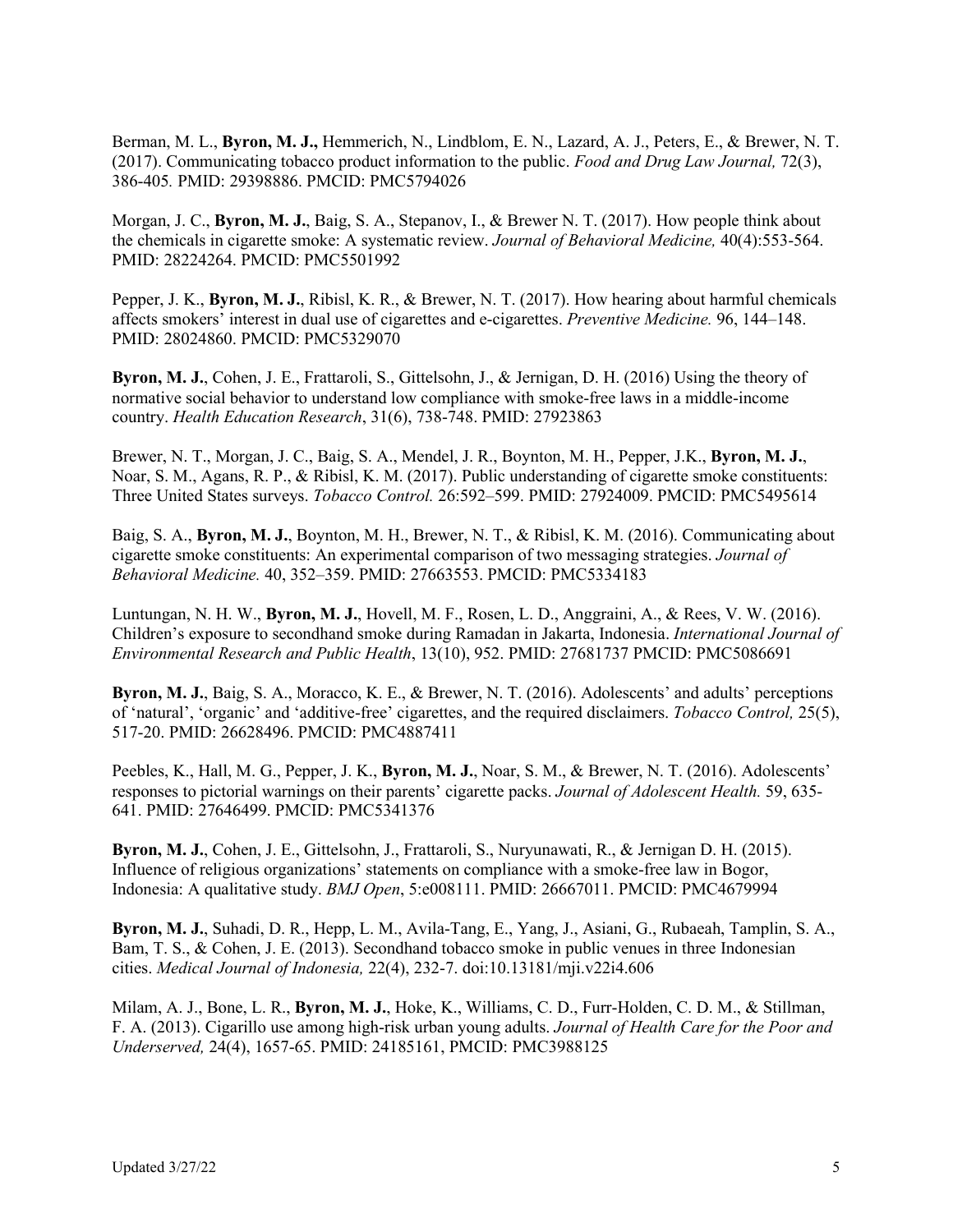Cobb, N. K., Graham, A. L., **Byron, M. J.**, Niaura, R. S., Abrams, D. B., & Workshop Participants. (2011). Online social networks and smoking cessation: a scientific research agenda. *Journal of Medical Internet Research,* 13(4), e119. PMID: 22182518, PMCID: PMC3278105

Cullen, J., Mowery, P., Delnevo, C., Allen, J. A., Sokol, N., **Byron, M. J.**,& Thornton-Bullock, A. (2011). Seven-year patterns in US cigar use epidemiology among young adults aged 18-25 years: a focus on race/ethnicity and brand. *American Journal of Public Health,* 101(10), 1955-62. PMID: 21852638, PMCID: PMC3222378

Cobb N., K., **Byron, M. J.**, Abrams, D. B., & Shields, P. G. (2010). Novel nicotine delivery systems and public health: the rise of the "e-cigarette." *American Journal of Public Health.* 100(12), 2340-2. PMID: 21068414, PMCID: PMC2978165

## *Editorials or Letters*

Morgan, J. C., **Byron, M. J.**, Baig, S. A., Stepanov, I., & Brewer N. T. (2017). Auth. reply to letter from M. Jawad, "Health promotion in the poly-tobacco market," *Journal of Behavioral Medicine*, 40(4):684. doi: 10.1007/s10865-017-9865-8.

**Byron, M. J.** & Cobb, N. K. (2009). Concerns about a meta-analysis of computer smoking cessation programs. *Archives of Internal Medicine,* 169(19), 1814; author reply 1814-5. PMID: 19858446

## *Published Abstracts*

**Byron, M. J.**, Cohen, J. E., Frattaroli, S., Gittelsohn, J., & Jernigan, D. H. (2018, September). *Implementing smoke-free laws in low- and middle-income countries: Challenges faced and setting the research agenda.* Oral presentation at the 12th Annual Asia Pacific Conference on Tobacco or Health, Bali, Indonesia. *Tobacco Induced Disease*, 2018;16(Suppl 1):A711.

Baig, S. A., **Byron, M. J**., Lazard, A. J., & Brewer, N. T. (2018) "Organic," "natural," and "additivefree" cigarettes: Do disclaimers offset advertising claims' effects on risk perception? *Annals of Behavioral Medicine.* 52 (Suppl 1):S379.

Lazard, A., Schmidt, A., Vu, H., **Byron, M. J**., Peters, E., Boynton, M. H., & Brewer, N. T. (2017). Icons of Health Effects of Cigarette Smoke: A Test of Semiotic Type. *Annals of Behavioral Medicine.* 51 (Suppl 1): S858.

**Byron, M. J.**, Baig, S. A., Moracco, K. E., & Brewer, N. T. (2016) Health perceptions and decisions about "natural" cigarettes and their disclaimers*. Annals of Behavioral Medicine.* 50 (Suppl 1): S330.

Baig, S. A., **Byron, M. J.,** Boynton, M. H., Brewer, N. T., & Ribisl, K. M. (2016, March-April) Bolstering cancer prevention efforts through messages about chemicals in cigarette smoke. *Annals of Behavioral Medicine.* 50 (Suppl 1): S77.

#### *In Press or Under Review*

Kowitt SD, Anshari D, Orlan EN, Kim KS, Ranney LM, Goldstein AO, & **Byron MJ**. (Under review) Impact of an e-cigarette tax on cigarette and e-cigarette use in a middle-income country: a study from Indonesia. *BMJ Open*.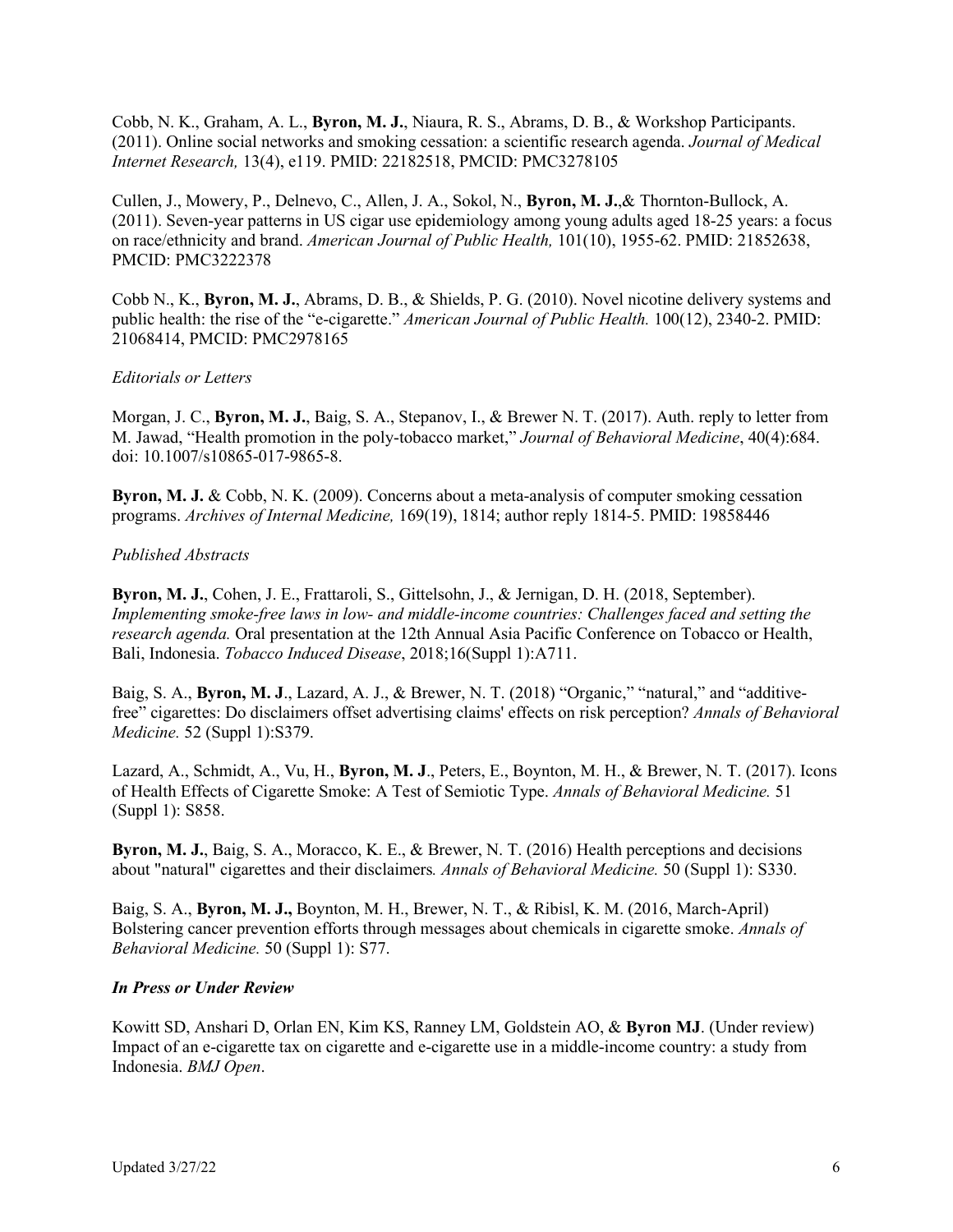**Byron, M. J.,** Lazard, A. J., & Brewer, N. T. (Under review) Is a cigarette brand with fewer chemicals safer? Public perceptions in two national US experiments.

Ranney, L., Jarman, K. L., Clark, S. A., Baler, G., Gourlay, M., Brewer, N. T., Goldstein, A. O, & **Byron, M. J.** (Under review). Reducing misperceptions about very low nicotine content cigarettes: insights from interviews with adult smokers.

# *Reports and Federal Public Comments*

**Byron, M. J.** (2020) Marketing concerns regarding Camel Snus MRTP application: Comment for Docket FDA-2017-N-4678. December 30.

**Byron, M. J.**, Baig, S. A., Jeong, M., Ribisl, K. M., Hall, M. G., & Brewer, N. T. (2019) IQOS reduced exposure claims mislead consumers to believe the product is less harmful. Comment for FDA Docket FDA-2017-D-3001. February 15.

Delnevo, C., Strasser, A. A., **Byron, M. J.**, Hrywna, M., & Schroth, K. Comments on scope of very low nicotine content standard. (2018) Comment for FDA Docket FDA-2017-N-6189. July 16.

**Byron, M. J.**, Mercincavage, M., Pacek, L., & Villanti, A. (2018) Comment on perceptions of very low nicotine content (VLNC) cigarettes. Comment for FDA Docket FDA-2017-N-6189. July 11.

**Byron, M. J.** (2010) Suggested regulation approach for dissolvable tobacco products. Comment for FDA Docket FDA-2010-N-0123. September 20.

Rees, V. W., Connolly, G. N., Patil, P. A., Rothman, J. R., **Byron, M. J.**, Seidenberg, A. B., Burns, M., & Bouzan, C. (2008). *Potentially Reduced Exposure Tobacco Products: A Public Health Information Guide.* Boston: Harvard School of Public Health.

## *Letters to the Editor*

**Byron, M. J.,** Goldstein, A. O., Ranney, L. M. (2018, September 28). How to get kids off Juul? Treat it as the tobacco product that it is. *The News & Observer*. Available online at: https://www.newsobserver.com/opinion/letters-to-the-editor/article219182460.html

## *Public Education Webpages*

Frydl, A. & **Byron, M. J.** (2009). Answers about Black and Milds, Swisher Sweets, and other little cigars and cigarillos. National Cancer Institute. Online at: www.smokefree.gov/tob-cigarillo.aspx

## *Conference Presentations*

**Byron, M. J.,** Ross Dew, K., Clark, S. A., Cappella, J. N., Brewer, N. T., Sheeran, P. & Goldstein A. O. (2022, March) *Stuck in the middle rather than switching: E-cigarette and cigarette dual users' beliefs about quitting and perspectives on mass media cessation ads.* Poster to be presented at the 28th Annual Meeting of the Society for Research on Nicotine and Tobacco, Baltimore, MD**.**

**Byron, M. J.,** Jarman, K. L., Ranney, L., Brewer, N., Agans, R. P., & Goldstein, A. (2022, March) *The truth sandwich and other techniques to correct nicotine reduction misperceptions: RCT with a national probability sample.* Poster to be presented at the 28th Annual Meeting of the Society for Research on Nicotine and Tobacco, Baltimore, MD**.**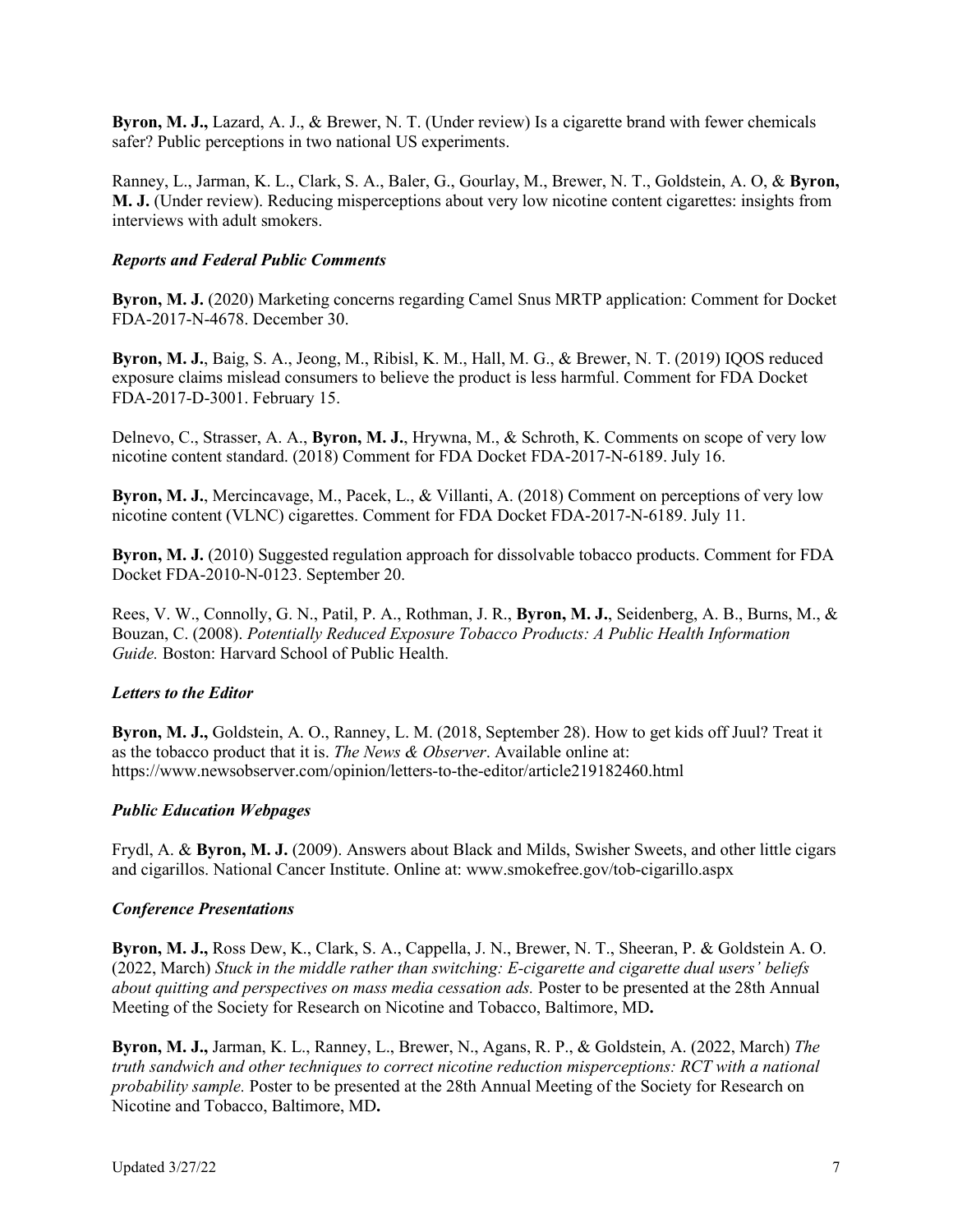**Byron, M. J.,** Ross Dew, K., Clark, S. A., Cappella, J. N., Brewer, N. T., Sheeran, P. & Goldstein A. O. (2022, April) *Dual use of e-cigarettes and cigarettes in North Carolina: Qualitative findings about quitting beliefs and perspectives on cessation campaign advertisements.* Oral presentation to be made at the 2022 North Carolina Public Health Association Education Conference, Asheville, NC.

**Byron, M. J.**, Jarman, K. L., Ranney, L, Baler, G., Clark, S. A., Goldstein, A. O. (2022, March) *Promising themes for correcting public misperceptions about nicotine reduction.* Poster to be presented at the 28th Annual Meeting of the Society for Research on Nicotine and Tobacco, Baltimore, MD.

Ranney, L, Baler, G., Clark, S. A., Jarman, K. L., Goldstein, A. O, & **Byron, M. J.** (2022, March) *Nicotine pouches: A strategy to hook a new cohort on nicotine while maintaining addicted smokers.* Poster to be presented at the 28th Annual Meeting of the Society for Research on Nicotine and Tobacco, Baltimore, MD.

Ross Dew, K., Clark, S. A., Goldstein A. O., Cappella, J. N., Brewer, N. T., Sheeran, P. & **Byron, M. J.**  (2021, October) *Cigarette and e-cigarette dual users' beliefs about quitting and their perspectives on cessation campaign ads.* Poster presented at the 2021 NIH Tobacco Regulatory Science Meeting, virtual.

**Byron, M. J.,** Jarman, K. L., Ranney, L., Brewer, N., & Goldstein, A. (2021, October) *Using MaxDiff and a national RCT to determine the most promising campaign themes for correcting public misperceptions about nicotine reduction.* Oral presentation at the 2021 NIH Tobacco Regulatory Science Meeting, virtual.

Baler, G., Clark, S., Jarman, K. L., **Byron, M. J.,** & Ranney, L. (2021, October) *Nicotine pouches: A new "socially acceptable" smokeless tobacco?* Poster presented at the 2021 NIH Tobacco Regulatory Science Meeting, virtual.

Ross Dew, K., Goldstein A. O., Cappella, J. N., Brewer, N. T., Sheeran, P. & **Byron, M. J.** (2021, October) *Investigating beliefs about and barriers to quitting among dual users of cigarettes and ecigarettes.* Poster presented at the American Public Health Association annual meeting, Denver, CO.

Clark, S. A., Baler, G., Ranney, L. M., Jarman, K. L., Goldstein, A. O., Brewer, N. T., **Byron, M. J.**  (2021, March) *Smokers' perceptions of very low nicotine content cigarette health risk messages.* Poster presentation at the 27th Annual Meeting of the Society for Research on Nicotine and Tobacco, virtual.

**Byron, M. J.,** Orlan, E., Anshari, D., Kowitt, S. D., Ranney, L., & Goldstein, A. O. (2020, March). *Impact of an e-cigarette tax on combusted cigarette use in a lower-middle income country.* Oral presentation at the 26nd Annual Meeting of the Society for Research on Nicotine and Tobacco, New Orleans, LA.

Ribisl, K. M., Hall, M. G., **Byron, M. J.,** Noar, S. M., & Brewer, N. T. (2019, October). *Interest in illegally buying cigarettes under a very low nicotine content product standard.* Oral presentation at the 2019 NIH Tobacco Regulatory Science Meeting, Bethesda, MD.

**Byron, M. J.,** Ranney, L., Brewer, N., & Goldstein, A. (2019, October) *Developing messages to correct misperceptions about very low nicotine content cigarettes.* Poster presentation at the 2019 NIH Tobacco Regulatory Science Meeting, Bethesda, MD.

Carroll, D. M., Rose, S. W., Unger, J. B., Soto, C., Lienemann, B. A., **Byron, M. J.,** Meissner, H. I., Huang L. L., Baezconde-Garbanati, L., & Cruz, T. B. (2019, August). *Pro- and anti-tobacco marketing*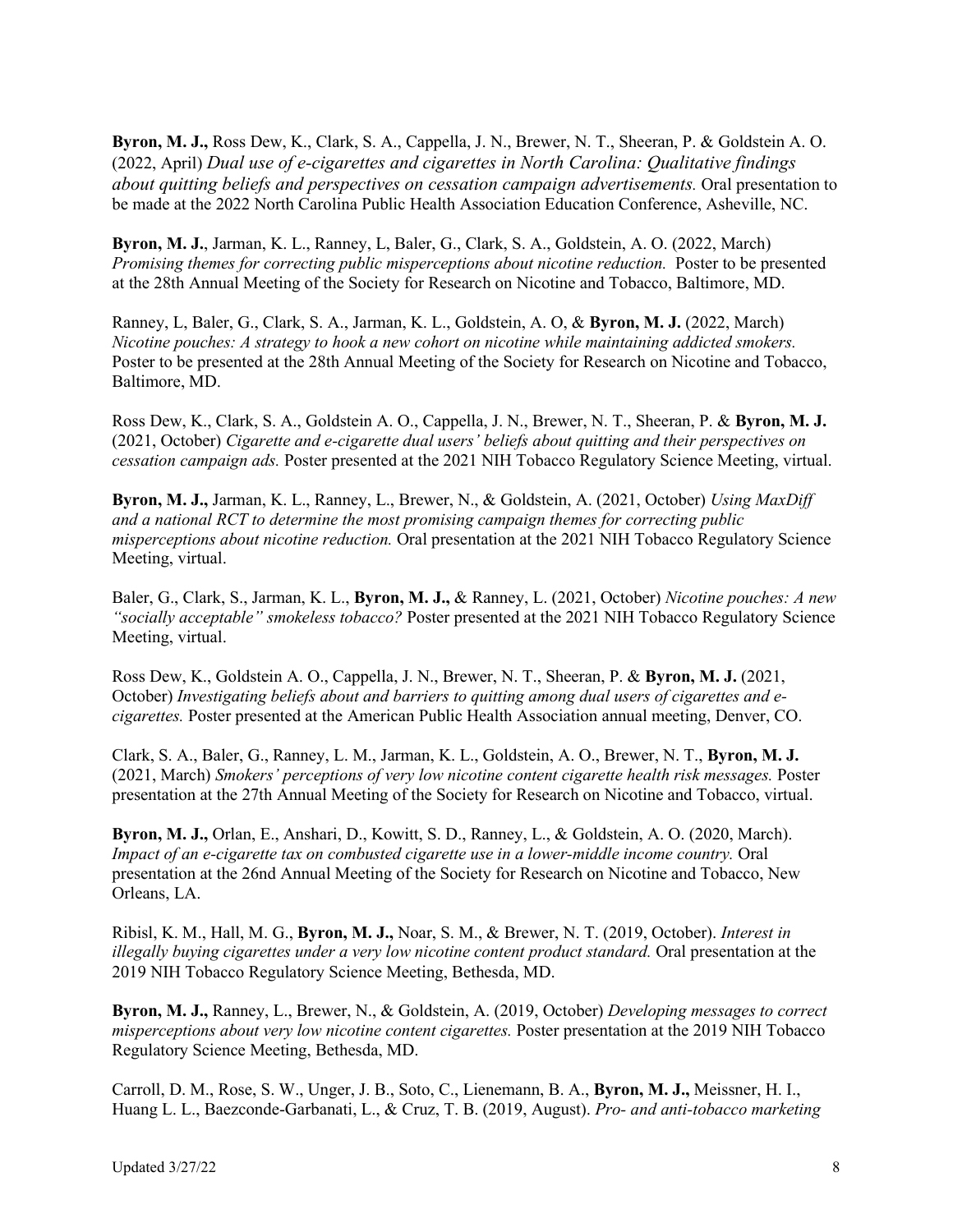*aimed at vulnerable populations: A systematic review.* Poster presentation at the National Conference on Tobacco or Health, Minneapolis, MN.

**Byron, M. J.** (2019, March) *Preparing the public for nicotine reduction.* State of the Science: Research in Tobacco Cessation, Products & Policy. Winston-Salem, NC.

**Byron, M. J.,** Lazard, A. J., Vu, H. & Brewer, N. T. (2019, February). *How chemical quantities are conveyed affects perceived risk of cigarette brands and interest in switching brands.* Poster presentation at the 25nd Annual Meeting of the Society for Research on Nicotine and Tobacco, San Francisco, CA.

**Byron, M. J.,** Vu, H., Ribisl, K. M., Noar, S. M., Abrams, D. B., & Brewer, N. T. (2019, February). *US smokers' qualitative perceptions and questions about very low nicotine cigarettes.* Poster presentation at the 25nd Annual Meeting of the Society for Research on Nicotine and Tobacco, San Francisco, CA.

**Byron, M. J.** & Hall, M. G. (2019, February). *How to introduce nicotine reduction to the public without causing misperceptions: Effects of nicotine content descriptions on perceived nicotine quantity, addictiveness, and risk.* Oral presentation at the 25nd Annual Meeting of the Society for Research on Nicotine and Tobacco, San Francisco, CA.

**Byron, M. J.** & Brewer, N. T. (2018, June) *Smokers' understanding and questions about very low nicotine cigarettes.* Oral presentation at the 2018 NIH Tobacco Regulatory Science Meeting, Bethesda, MD.

El-Toukhy, S., Baig, S. A., Jeong, M., **Byron, M. J.,** Ribisl, K. M., Brewer, N. T. (2018, June) *Impact of modified risk tobacco product claims on beliefs of US adults and adolescents.* Oral presentation at the 2018 NIH Tobacco Regulatory Science Meeting, Bethesda, MD.

**Byron, M. J.** (2018, June) *Introducing nicotine reduction to the public: Effects of different descriptions of nicotine content on perceived nicotine quantity, addictiveness, and risk*. Poster presented at the 2018 NIH Tobacco Regulatory Science Meeting, Bethesda, MD

Jeong, M., Zhang, D., Mendel, J. R., Noar, S. M., Agans, R. P., Boynton, M. H., Baig, S. A., **Byron, M. J.,** Ribisl, K. M., & Brewer, N. T. (2018, June) *Public awareness of cigarette smoke chemicals: A longitudinal study of US adults and adolescents*. Poster presented at the 2018 NIH Tobacco Regulatory Science Meeting, Bethesda, MD.

**Byron, M. J.**, Cohen, J. E., Frattaroli, S., Gittelsohn, J., & Jernigan, D. H. (2018, March). *Implementing smoke-free laws in low- and middle-income countries: A systematic literature review and proposed research agendas.* Poster presented at the 17th World Conference on Tobacco or Health, Cape Town, South Africa.

Hughes, J. R. & **Byron, M. J.** (2018, February) *Lessons learned from the SRNT Wikipedia update project.* Poster presented at the 24nd Annual Meeting of the Society for Research on Nicotine and Tobacco, Baltimore, MD.

**Byron, M. J.**, Jeong, M., Abrams, D. B., & Brewer, N. T. (2018, February) *Misperceptions about the harm of very low nicotine cigarettes: A national survey of U.S. adult smokers.* Oral presentation at the 24nd Annual Meeting of the Society for Research on Nicotine and Tobacco, Baltimore, MD.

Lienemann, B. A., Cruz, T. B., Rose, S. W., Unger, J. B., Meissner, H. I., Baezconde-Garbanati, L., & **Byron, M. J.** (2018, February) *The association of liking tobacco advertisements and tobacco use among*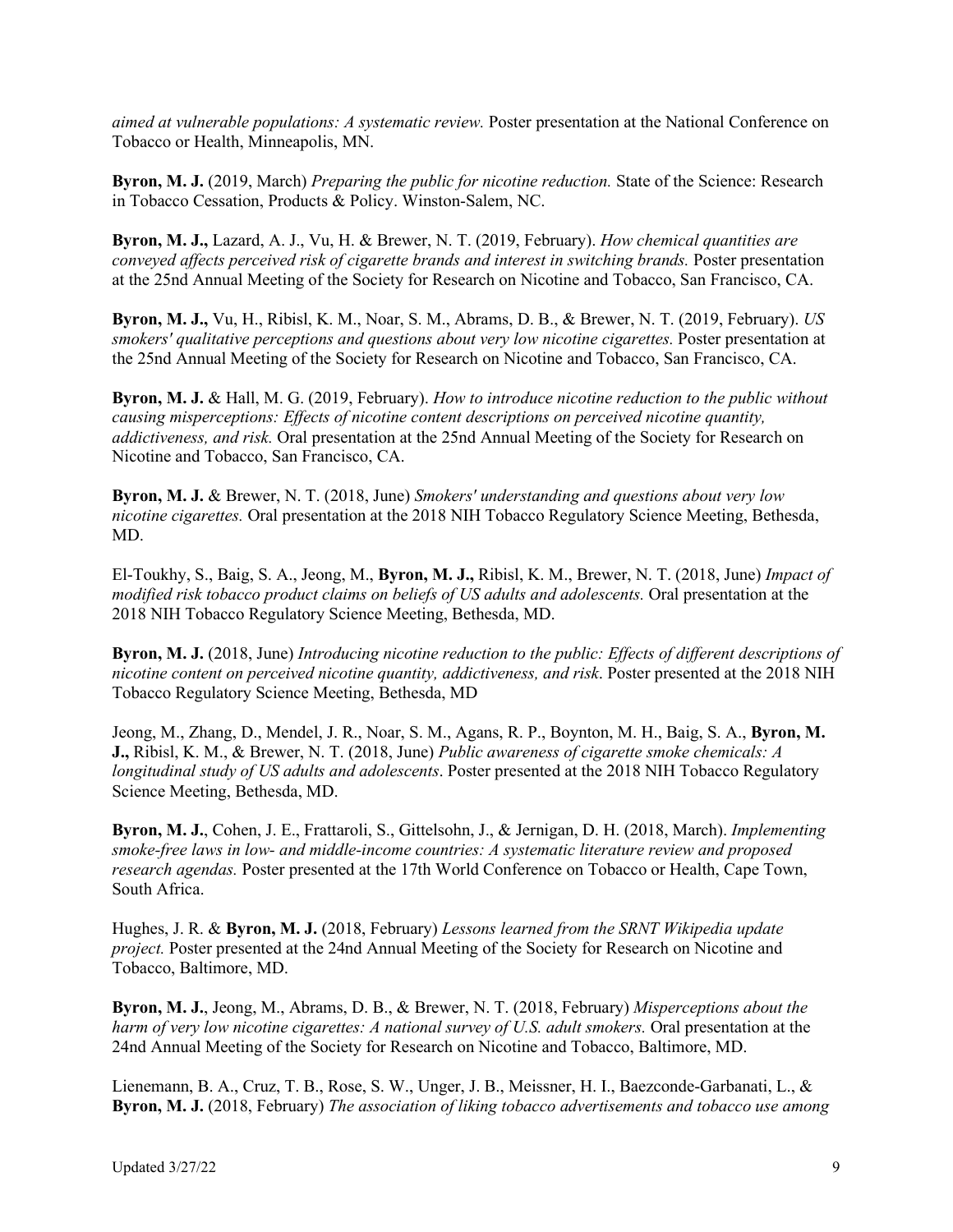*young adults: Findings from Population Assessment of Tobacco and Health (PATH) Wave 1.* Paper presented in symposium Tobacco Marketing and Vulnerable Populations at the 24nd Annual Meeting of the Society for Research on Nicotine and Tobacco, Baltimore, MD.

Rose, S. W., Glasser, A., Zhou, Y., Cruz, T., Cohn, A. M., **Byron, M. J.,** Lienemann, B., Meissner, H., Baezconde-Garbanati, L., & Unger, J. (2018, February) *Tobacco coupon receipt, vulnerability characteristics, and tobacco use outcomes among US youth: Longitudinal analysis of Waves 1 and 2 of the PATH study.* Paper presented in symposium: Tobacco marketing and vulnerable populations at the 24nd Annual Meeting of the Society for Research on Nicotine and Tobacco, Baltimore, MD.

[Began faculty position at UNC Family Medicine January 15, 2018]

**Byron, M. J.,** Jeong, M., Abrams, D. B., & Brewer, N. T. (2017, October). *Smokers' misperceptions about toxicity of very low nicotine cigarettes.* Poster presented at the 5th Annual Vermont Center on Behavior & Health Conference, Burlington, VT.

Lazard, A. J, Schmidt, A., Vu, H., **Byron, M. J.**, Peters, E., Boynton, M. H., & Brewer, N. T. (2017, March). *Communicating risk at-a-glance: Effectiveness of semiotics-based icons for health harms of cigarette smoke.* Poster presented at the National Conference on Tobacco or Health, Austin, TX.

**Byron, M. J.,** Lazard, A. J., Vu, H., Schmidt, A., Peters, E., & Brewer, N. T. (2017, March) *Designing a tobacco constituent website that is understandable and not misleading.* Oral presentation at the National Conference on Tobacco or Health, Austin, TX.

Pepper, J. K., **Byron, M. J**., Ribisl, K. M., & Brewer, N. T. (2017, March). *Harmful chemicals and smokers' interest in dual use of cigarettes and e-cigarettes.* Oral presentation at the National Conference on Tobacco or Health, Austin, TX.

Pearson, J. L., Ganz, O., Perreras, L., Harvey, E., Moran, M., **Byron, M. J.,** & Cohn, A. (2017, March) *The effect of "organic" and "additive-free" descriptors on Natural American Spirit cigarette packs: Results from an online experimental study.* Poster presented at the 23nd Annual Meeting of the Society for Research on Nicotine and Tobacco, Florence, Italy.

Mendel, J. R., Baig, S. A., **Byron, M. J.,** Ribisl, K. M., Noar, S. M., & Brewer, N. T. (2017, March). *Past cigarette brand-switching and likelihood of future switching based on information about harmful chemicals in cigarette smoke: A national study.* Poster presented at the 23nd Annual Meeting of the Society for Research on Nicotine and Tobacco, Florence, Italy.

**Byron, M. J**., Lazard, A. J., Vu, H., Schmidt, A., Peters, E., & Brewer, N. T. (2016, November). *Can a tobacco constituent website be understandable and not misleading?* Poster presented at the NIH Tobacco Centers of Regulatory Science (TCORS) Fall Grantee Meeting, Bethesda, MD.

Lazard, A., Schmidt, A., Vu, H., **Byron, M. J.,** Peters, E., Boynton, M., & Brewer, N. (2016, October). *Health effects of cigarette smoke icons: A test of semiotic type to increase communication effectiveness.*  Paper presented at the 2016 Health Literacy Annual Research Conference, Washington, DC.

Luntungan, N. H. W., **Byron, M. J.**, Hovell, M. F., Rosen, L. D., Anggraini, A., Rees, V. W. (2016, September) *Children's exposure to secondhand smoke during Ramadan in Jakarta, Indonesia.* Oral presentation at the Asia-Pacific Association for the Control of Tobacco (APACT) Asia Pacific Conference on Tobacco or Health, Beijing, China.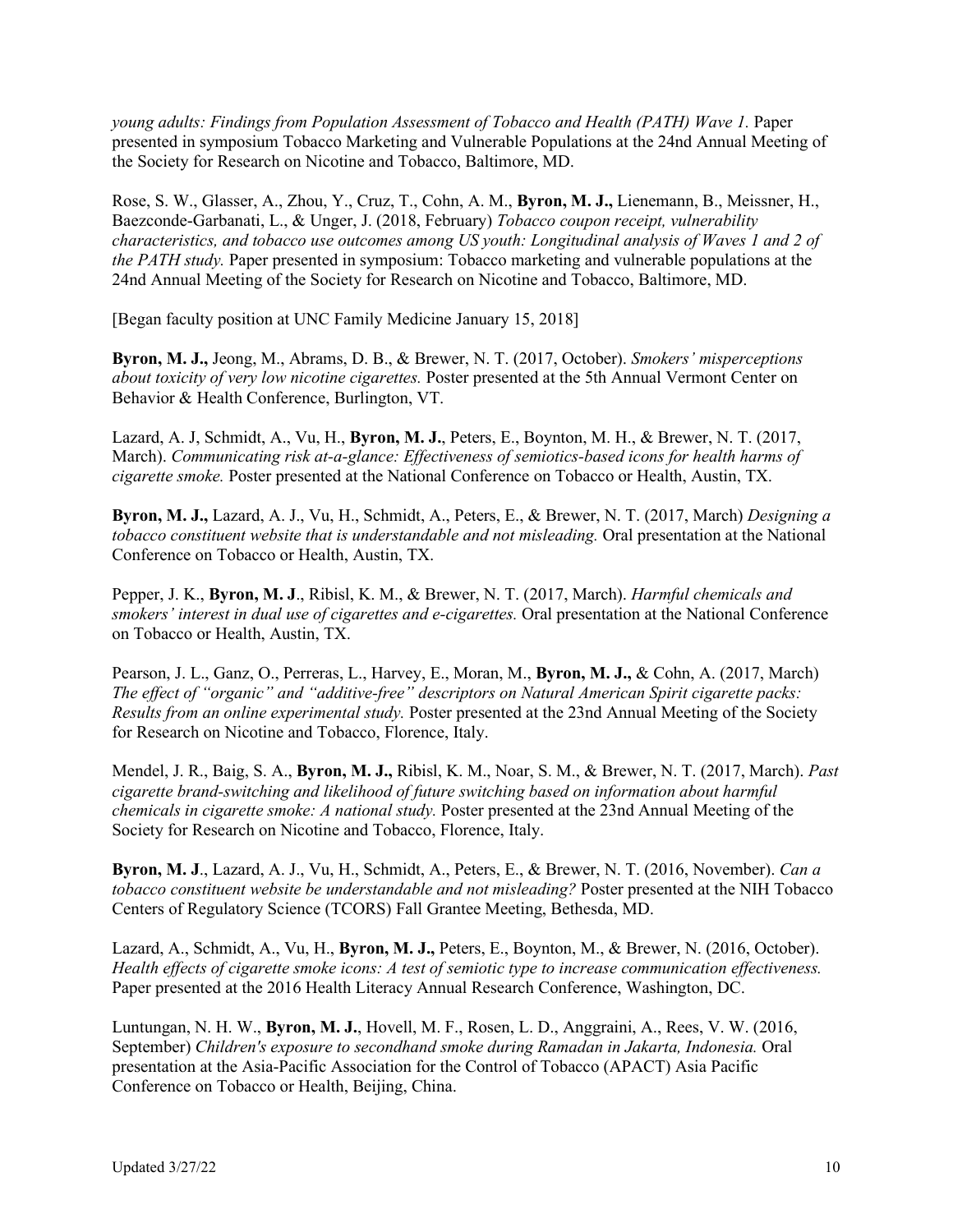**Byron, M. J.**, Baezconde-Garbanati, L., Cruz, T. B., et al. (2016, March). *A systematic review of tobacco industry marketing and tobacco control communications to vulnerable populations.* In S. T. Higgins & T. F. Pechacek (Co-Chairs), *Tobacco regulatory science and vulnerable populations.* Symposium conducted at the 22nd Annual Meeting of the Society for Research on Nicotine and Tobacco; March 2-5, 2016; Chicago, IL.

**Byron, M. J.**, Baig, S. A., Moracco, K. E., & Brewer, N. T. (2016, March). *Is "organic" the new "light"? Public beliefs and experiences with "organic," "additive-free," and "natural" cigarettes.* Poster presented at the 22nd Annual Meeting of the Society for Research on Nicotine and Tobacco, Chicago, IL.

**Byron, M. J.**, Baig, S. A., Pepper, J. K., Brewer, N. T. (2016, March). *Does emphasizing the harmful chemicals in cigarette smoke increase smokers' interest in switching to organic, natural, and additivefree cigarettes?* Poster presented at the 22nd Annual Meeting of the Society for Research on Nicotine and Tobacco, Chicago, IL.

Baig, S. A., **Byron, M. J.**, Boynton, M. H., Brewer, N. T., & Ribisl, K. M. (2016, March). *What is better for communication about cigarette smoke constituents--health effect or "found-in" message frames?* Poster presented at the 22nd Annual Meeting of the Society for Research on Nicotine and Tobacco, Chicago, IL.

**Byron, M. J.**, Cohen, J. E., Frattaroli, S., Gittelsohn, J., & Jernigan, D. H. (2015, April) *Application of the Theory of Normative Social Behavior to improve implementation of smoke-free laws.* Poster presented at the 36th Annual Meeting & Scientific Sessions of the Society of Behavioral Medicine, San Antonio, TX.

**Byron, M. J.**, Cohen, J. E., Frattaroli, S., & Jernigan, D. H. (2015, February). *A systematic review and research agenda for improving implementation of smoke-free laws.* Paper presented at the 21st Annual Meeting of the Society for Research on Nicotine and Tobacco, Philadelphia, PA.

**Byron, M. J.**.(2014, February). *A qualitative inquiry into the effect of religious leaders' statements about smoking on public acceptance of smoke-free laws.* Poster presented at the 20th Annual Meeting of the Society for Research on Nicotine and Tobacco, Seattle, WA.

**Byron, M. J.** & Pearson, J. (2015, February). *Use of distributed labor technology to measure compliance with a smoke-free signage regulation.* Poster presented at the 20th Annual Meeting of the Society for Research on Nicotine and Tobacco, Seattle, WA.

**Byron, M. J**. (2013, March). *Understanding secondhand smoke laws in high-prevalence LMIC's- Early findings from Indonesia.* Poster presented at the 19th Annual Meeting of the Society for Research on Nicotine and Tobacco, Boston, MA.

**Byron, M. J.** (2012, August). *Altria's development of an integrated marketing campaign for Black & Mild.* Oral presentation at the National Conference on Tobacco or Health, Kansas City, MO.

**Byron, M. J.,** Bam, T. S., Tamplin, S. A., Hepp, L. M., & Jernigan, D. H. (2012, March). *Interviews with stakeholders regarding a smoke-free policy in an Indonesian city.* Poster presented at the 15th World Conference on Tobacco or Health, Singapore.

**Byron, M. J.** (2011, February). *The FDA's response to new dissolvable tobacco products.* Poster presented at the 17th Annual Meeting of the Society for Research on Nicotine and Tobacco, Toronto, ON, Canada.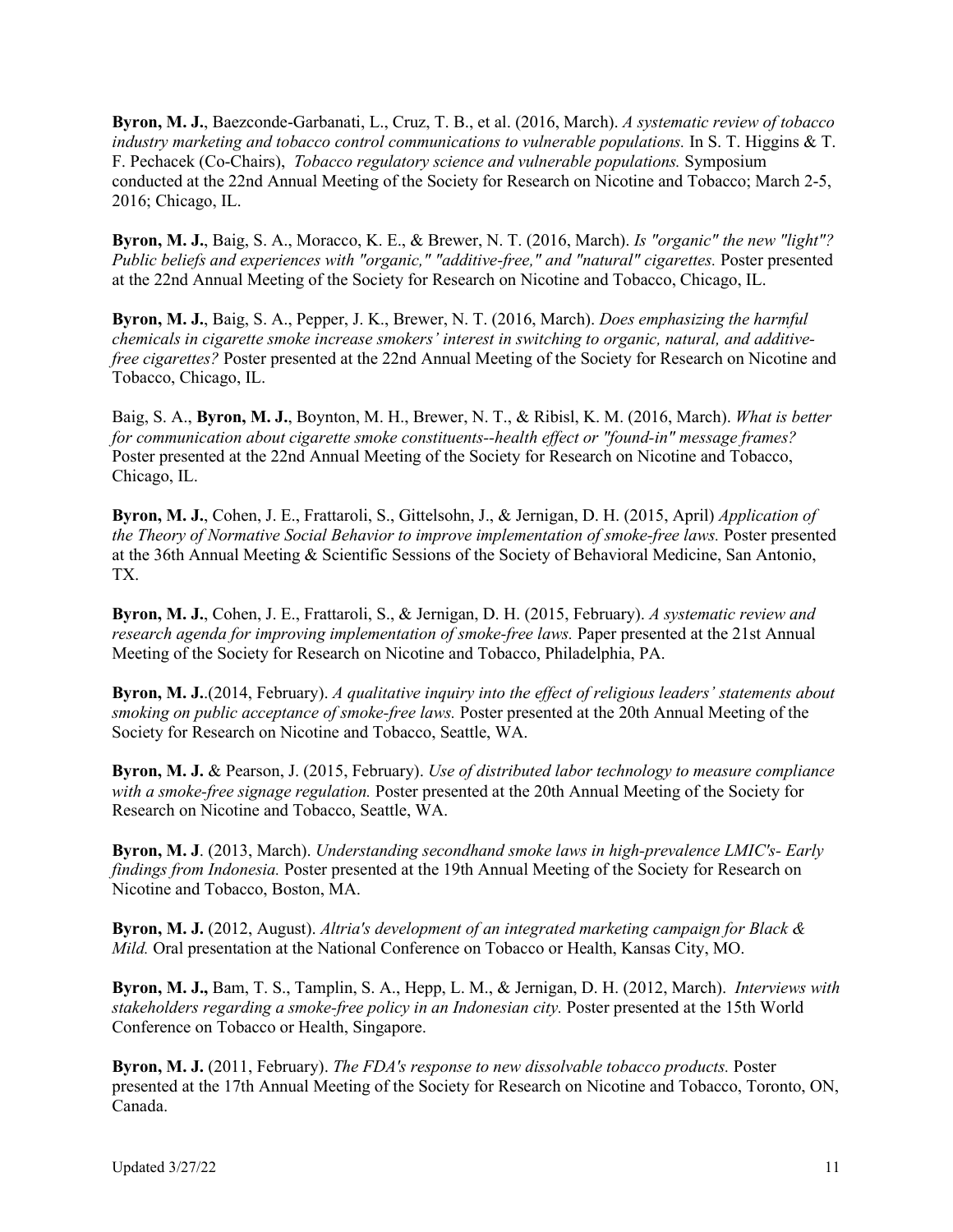Cullen, J., Xia, H., Vallone, D., **Byron, M. J.**, Mowery, P., & Thornton, A. (2009, June). *A descriptive epidemiology of cigar use in the United States, 2002-2007.* Poster presented at the National Conference on Tobacco or Health, Phoenix, AZ.

**Byron M. J. &** Cobb, N. K. (2009, November). *An overview of electronic cigarettes.* Poster presented at the 137th American Public Health Association annual meeting, Philadelphia, PA.

# **TEACHING ACTIVITIES**

## *Course Lectures*

"Emerging tobacco products." UNC-Duke Tobacco Treatment Specialist Training. UNC School of Medicine. June 8, 2020; October 19, 2020; November 30, 2020; March 8, 2021; June 7, 2021. October 25, 2021.

"Global tobacco policy interventions." HPM/HBEH 765, Cancer Prevention and Control Seminar. UNC Gillings School of Global Public Health, September 1, 2020; September 9, 2021.

"Case-control studies and odds ratios." UNC Faculty Development Fellowship Program. UNC School of Medicine, June 3, 2019; September 28, 2020; June 9, 2021.

"Principles of critical appraisal: Cross-sectional studies." UNC Faculty Development Fellowship Program. UNC School of Medicine, March 5, 2018; March 4, 2019; March 2, 2020; September 30, 2021.

"Tobacco policy interventions." HPM/HBEH 765, Cancer Prevention and Control Seminar. UNC Gillings School of Global Public Health, September 5, 2019.

Panelist on experiences as a faculty and postdoctoral fellow. HBEH 813, Professional Development II. UNC Gillings School of Global Public Health, February 19, 2018.

"In Indonesia, laws are made to be broken": Applying US-type smoke-free laws in Indonesia. In: HBEH 815, Theoretical and Conceptual Foundations of Health Behavior and Health Education. UNC Gillings School of Global Public Health, October 31, 2014; October 6, 2015.

"Media advocacy and new media": In Media Advocacy and Public Health: Theory and Practice. Johns Hopkins Bloomberg School of Public Health, May 9, 2011.

### *Teaching Assistant*

Course: Health Communication Programs Johns Hopkins Center for Communications Programs Dates: Jan-Mar 2011, Jan-Mar 2013, Mar-May 2013 Instructors: Benjamin V. Lozare, PhD, Phyllis T. Piotrow, PhD

Course: Media Advocacy: Theory and Practice Johns Hopkins Bloomberg School of Public Health, Department of Health, Behavior & Society Dates: Mar-May 2011 Instructor: David H. Jernigan, PhD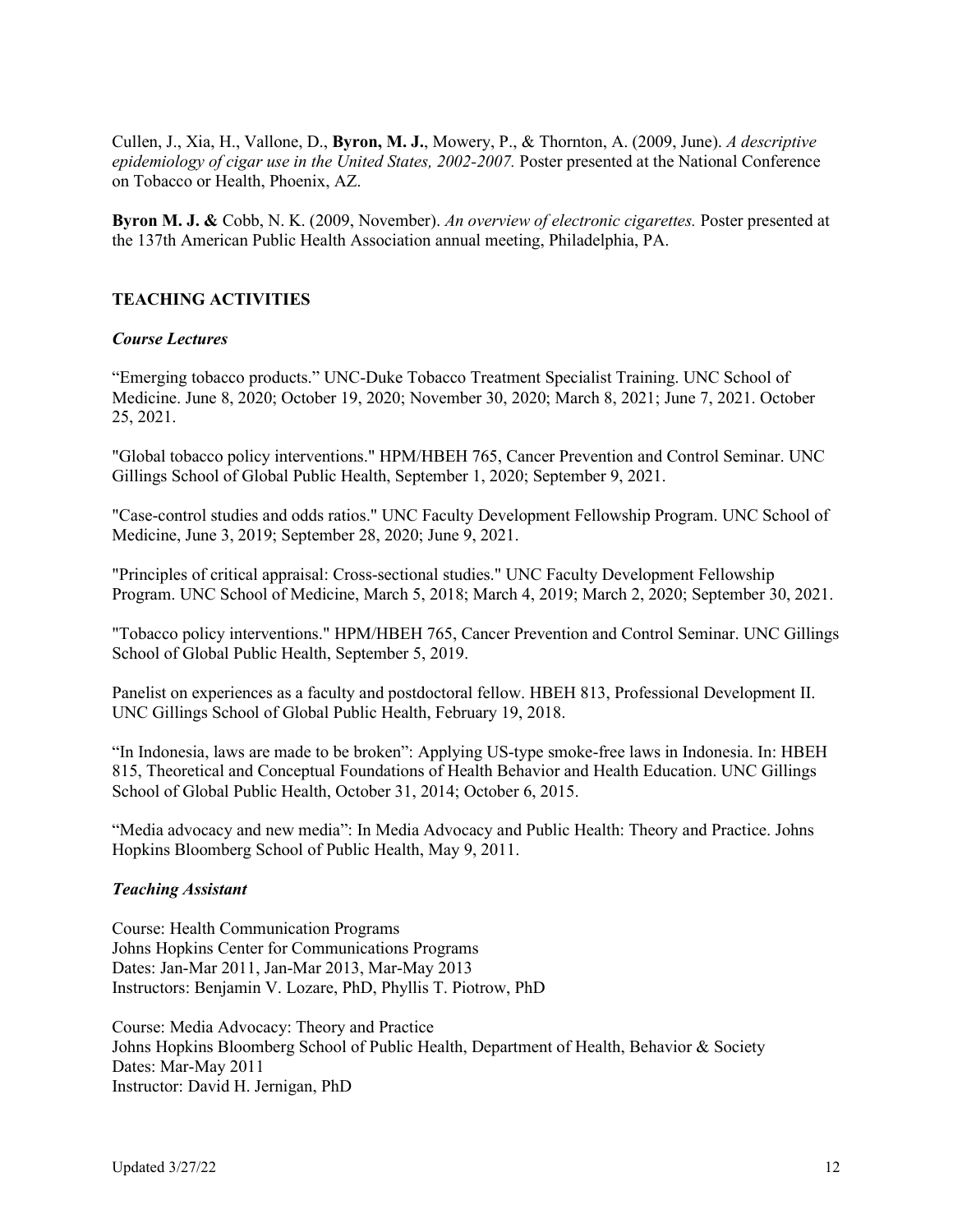Course: Global Tobacco Control Johns Hopkins Bloomberg School of Public Health, Institute for Global Tobacco Control Dates: Mar-May 2008, Oct-Dec 2008, Mar-May 2009 Instructor: Frances A. Stillman, EdD

#### *Invited Talks and Presentations*

"Assessing and addressing lingering nicotine misperceptions." Food and Drug Law Institute's Tobacco and Nicotine Products Regulation and Policy Conference. October 28, 2021.

"E-cigarette vaping: How do we reduce it and how do we help addicted students quit?" Northwood High School." October 27, 2021.

"Writing for journals: Experiences and tips." UNC Time for Teaching. UNC Family Medicine. July 23, 2021.

"What to know about emerging tobacco products." UNC Tobacco Treatment Programs. UNC School of Medicine. February 18, 2021.

"Using Facebook and Instagram recruiting to study the effect of prices on e-cigarette and cigarette use in Indonesia." Office of Global Health Education Global Health Forum. University of North Carolina Institute for Global Health and Infectious Diseases. February 20, 2020, Chapel Hill, NC.

"Public beliefs and misperceptions about cigarettes with reduced nicotine content." Presentation as Subject Matter Expert to the FDA Tobacco Products Scientific Advisory Committee. February 14, 2020, Bethesda, MD.

"Guidance on development of an FDA communication campaign regarding very low nicotine content cigarettes." Meeting at the RTI International. January 6, 2020, Research Triangle Park, NC.

"Do high e-cigarette taxes drive vapers to cigarettes? A study of Indonesia's 2018 e-cigarette tax using Facebook and Instagram recruiting." Innovations in Tobacco Control Seminar Series. Johns Hopkins Bloomberg School of Public Health. November 21, 2019, Baltimore MD.

## *Mentorship*

Summer research mentorship: *Evan Hatch* 4th Year medical student, UNC School of Medicine 2020-2021

Informally mentored as part of the Bloomberg Indonesia grant: *Elizabeth Orlan, MPH* PhD Student, Health Behavior, UNC Gillings School of Global Public Health 2018-2019

*Sarah Kowitt, PhD* Postdoctoral Fellow, Family Medicine, UNC School of Medicine 2018-2019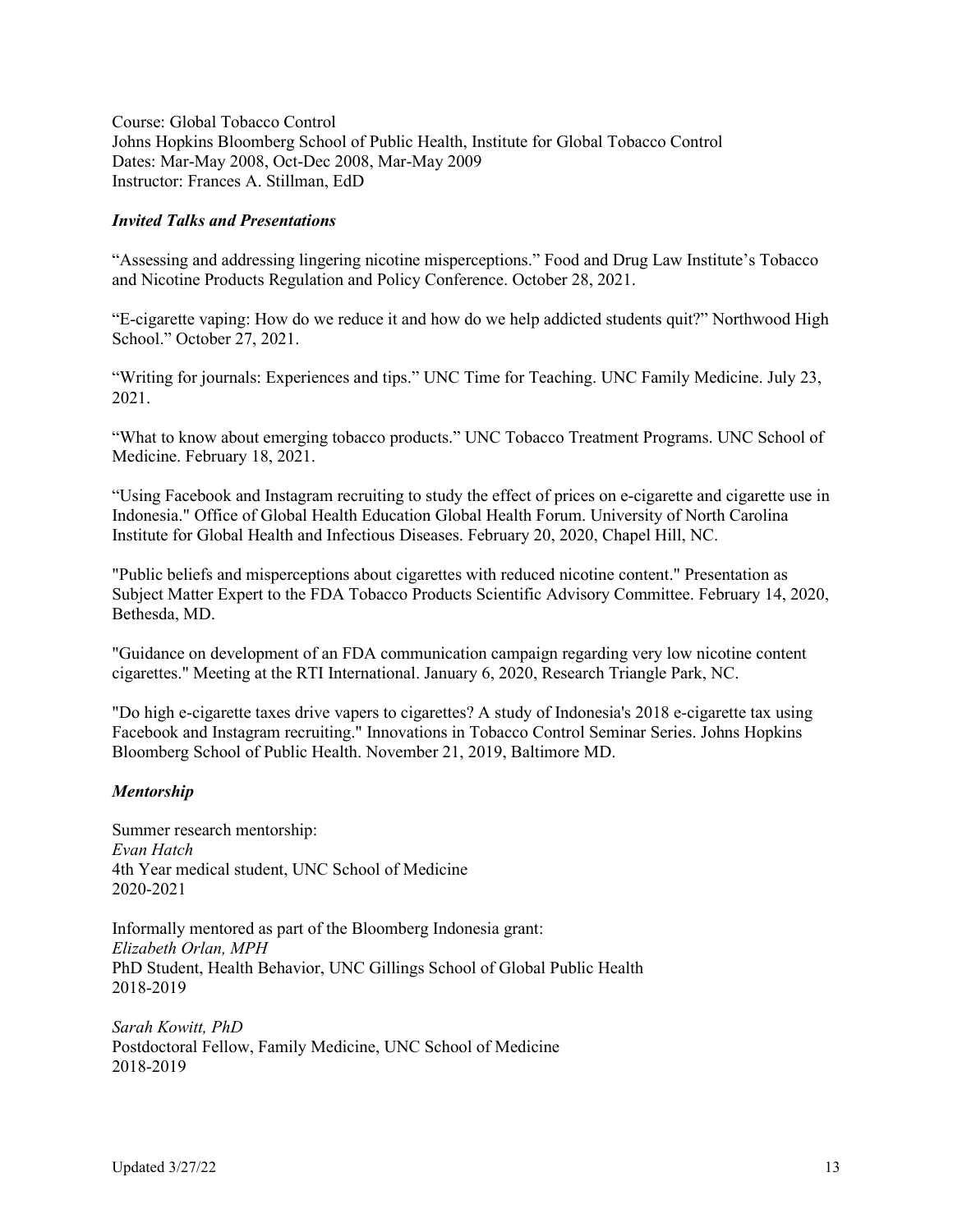## **GRANTS**

#### *Active*

(M. Justin Byron, PI)  $7/20/20-6/30/25$  \$892,455 **Designing and evaluating communication for dual users of e-cigarettes and combustible cigarettes** NIH NCI/FDA: K01 CA253234

This research and training proposal develops and tests campaign messages for dual users of e-cigarettes and cigarettes to inform them of their continued health risks and encourage them to quit. Role: Principal Investigator, 75-80% FTE

(Erin P. Fraher, PI) 1/1/20-4/30/22 \$255,000

**Producing the evidence needed for hospitals to successfully navigate the shift to value** The Duke Endowment

This grant documents and evaluates the experience of the UNC Family Medicine Center's transition from a fee-for-service model to a per member per month model of value-based care. The project includes quantitative and qualitative data collection of this transition. Role: Co-Investigator, 3-6% FTE

(M. Justin Byron, PI)  $7/1/19-6/30/22$  \$427,625 **Correcting public misperceptions about very low nicotine content cigarettes** NIH NCI/FDA: R21 CA234968

This project develops and tests messages to reduce the common misperception that very low nicotine content cigarettes are less likely to cause cancer than current cigarettes. This research will inform communications to help maximize the benefits of a nicotine reduction policy. Role: Principal Investigator, 20-30% FTE

(M. Justin Byron, PI) 8/1/21-7/30/23 loan repayment of \$45,011 **Designing and evaluating communication for sexual and gender minority users of e-cigarettes and cigarettes**

NIH NIDA Loan Repayment Program - Health Disparities Research This project develops health communication campaign messages for sexual and gender minority dual users of cigarette and e-cigarettes encouraging and supporting them in quitting tobacco products. Role: Principal Investigator, 0% FTE

## *Submitted*

(Rachel Cassidy, PI) 9/1/21-8/31/24 \$1,431,000

**Testing nicotine reduction policy scenarios on youth behavior** NIH/FDA: TBD

The proposed project will use an ecologically valid laboratory model of smoking behavior, the Experimental Tobacco Marketplace to model the effects of counterfactual policies on youth tobacco product choices in a facsimile of the current, complex tobacco landscaper while minimizing tobacco product exposure in this vulnerable population.

Submitted Feb. 2021. Scored Jul. 2021. Preparing for resubmission. Role: Co-Investigator, 15% FTE

## *Completed*

(Matthew Hall, PI) 11/6/18-11/5/19 \$2,500 **Pregnancy related e-cigarette use and maternal and neonatal outcomes (PREMO)- A pilot study**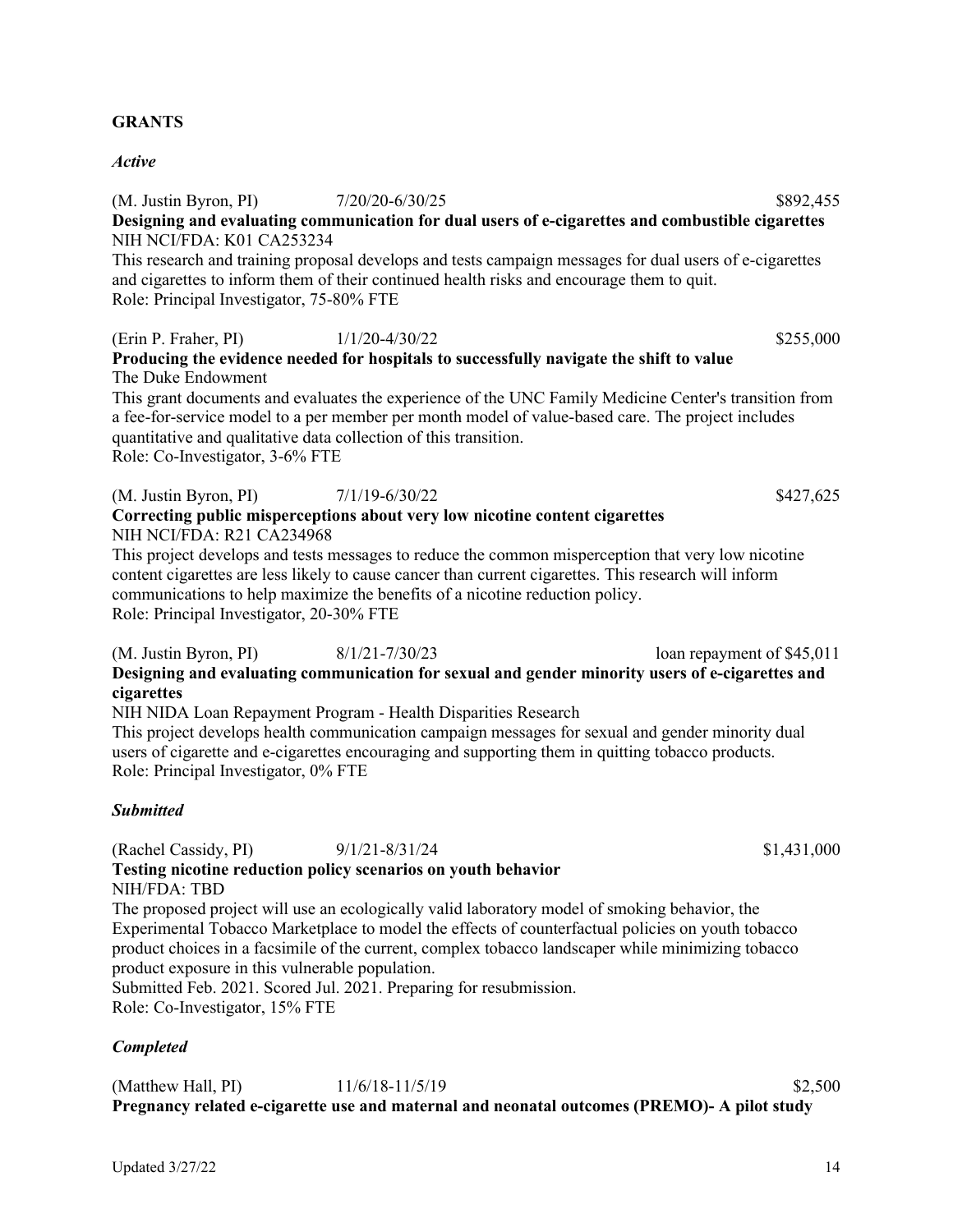## UNC Family Medicine Innovations Award

This pilot project assesses the feasibility of using a retrospective hospital-based cohort study, combining billing code and an online survey, to identify women who used e-cigarettes during pregnancy. This will prepare for an R01 proposal on health effects of e-cigarettes in pregnancy. Role: Co-Investigator, 0% FTE

# (Kurt M. Ribisl, PI) 9/19/13-8/31/19 \$19,522,148 **Effective communication on tobacco product risk and FDA authority** NIH NCI/FDA: P50CA180907

The UNC Center for Regulatory Research on Tobacco Communication is an FDA/NIH Tobacco Center of Regulatory Research (TCORS). This grant uses surveys, focus groups, and experiments to conduct research on public perceptions of tobacco products and FDA credibility in order to advance communication science to support FDA's messaging about cigarettes and other tobacco products. Role: Co-Investigator, 18% FTE

## (M. Justin Byron, PI) 6/24/18-12/31/18 \$66,800

# **Impact of an e-cigarette tax on conventional cigarette use in Indonesia**

Bloomberg Foundation / Johns Hopkins Institute for Global Tobacco Control This project uses a pre-/post- survey design to evaluate the effects of a new national e-cigarette tax on self-reported tobacco product use, to determine whether the tax increases use of toxic conventional cigarettes.

Role: Principal Investigator, 20% FTE

# (Kurt M. Ribisl, PI) 9/19/13-8/31/18 \$19,522,148 **Effective communication on tobacco product risk and FDA authority**

NIH NCI/FDA: P50CA180907

The goal of our Project at this FDA Tobacco Center for Regulatory Science (TCORS) is to investigate potential messages about cigarette and smoke constituents to reduce initiation of tobacco use and increase quit attempts.

Role: Postdoctoral Fellow, 100% FTE

(M. Justin Byron, PI) 9/1/16-8/31/17 \$49,960

## **Investigation of public perceptions of very low nicotine content cigarettes** Pilot Grant Program, part of NIH NCI/FDA P50CA180907

Faculty mentor: Noel Brewer. This study seeks to understand public perceptions of cigarettes that have very low nicotine content to examine unintended consequences of a potential FDA nicotine reduction policy.

Role: Principal Investigator, 75% FTE

(Noel T. Brewer, PI) 9/1/15-8/31/17 \$773,813

NIH NCI/FDA: P50CA180907-03S1

The goal of this project is to develop, test, and evaluate a website for educating the public about the chemical constituents in tobacco and tobacco smoke in order to reduce tobacco use. (Suppl. to "Effective Communication on Tobacco Product Risk and FDA Authority," Ribisl, PI.) Role: Postdoctoral Fellow, 100% FTE

# (M. Justin Byron, PI)  $3/1/12-8/1/14$  \$23,037

**Understanding implementation of smoke-free laws in Bogor, Indonesia**

Research Award, Institute for Global Tobacco Control at the Johns Hopkins Bloomberg School of Public Health funded by the Bloomberg Initiative to Reduce Tobacco Use

**Optimizing public display of information on tobacco product constituents**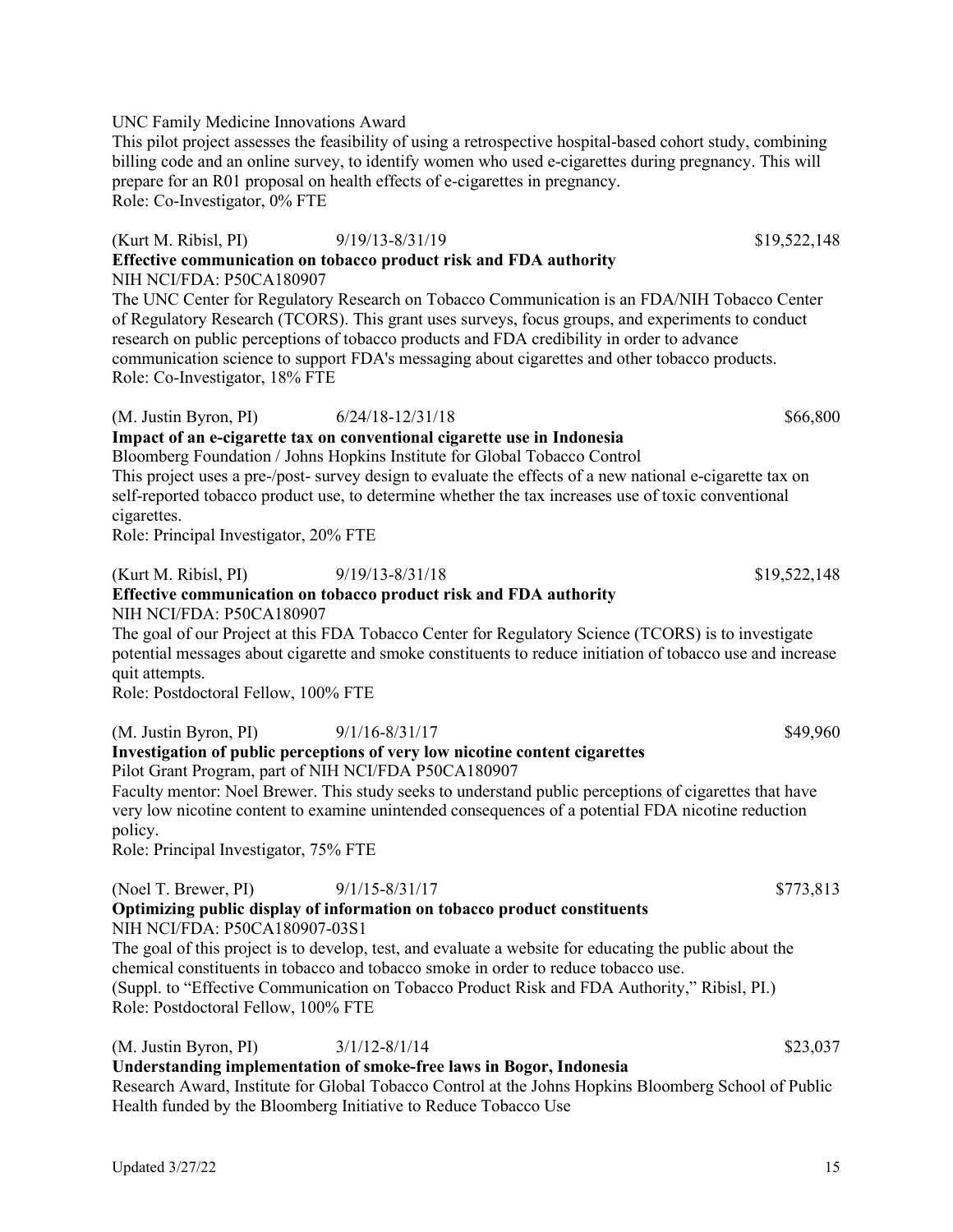This study was conducted to understand the perspectives of various stakeholders in Bogor, Indonesia about the implementation of the country's first comprehensive smoke-free policy. Role: Student Investigator

(M. Justin Byron, PI) 6/1/10-8/1/10 \$9,201

# **Preliminary field discussions and groundwork in Bogor, Indonesia**

Research Award, Institute for Global Tobacco Control at the Johns Hopkins Bloomberg School of Public Health funded by the Bloomberg Initiative to Reduce Tobacco Use

The goal of this project was to meet with Indonesian public health officials, NGO leaders, and academics to understand the development of Bogor's smoke-free law and make preparations for a planned research project.

Role: Student Investigator

# **PROFESSIONAL SERVICE**

## *To Discipline*

## *National Leadership Positions*

| 2021-Present                    | Co-Chair, Communications Subcommittee, Health Disparities Network<br>Society for Research on Nicotine and Tobacco                        |  |  |
|---------------------------------|------------------------------------------------------------------------------------------------------------------------------------------|--|--|
| 2013-Present                    | Co-founder, Wikipedia Update Project<br>Society for Research on Nicotine and Tobacco                                                     |  |  |
| 2021-2022                       | Planning Committee Member, 2022 Annual Meeting of the Society for Research on<br>Nicotine and Tobacco, Baltimore MD                      |  |  |
| <b>Organization Memberships</b> |                                                                                                                                          |  |  |
| 2018-Present                    | North Carolina Alliance for Health - Member, Health Equity Committee                                                                     |  |  |
| 2014-Present                    | Society for Behavioral Medicine, Member                                                                                                  |  |  |
| 2011-Present                    | Delta Omega Honor Society<br>Member; Student Representative to Executive Board, 2011-2013                                                |  |  |
| 2010-Present                    | American Public Health Association<br>Member; past Student Liaison for Alcohol, Tobacco, and Other Drugs section                         |  |  |
| 2008-Present                    | Society for Research on Nicotine and Tobacco<br>Member; Global Health Network, Health Disparities Network, and Communications<br>Network |  |  |
| 2010-2011                       | Student Assembly of Johns Hopkins Bloomberg School of Public Health<br>Health, Behavior & Society Department Representative              |  |  |
| 2009-2013                       | Tobacco Action Group at Johns Hopkins Bloomberg School of Public Health,<br>Co-Founder and President                                     |  |  |